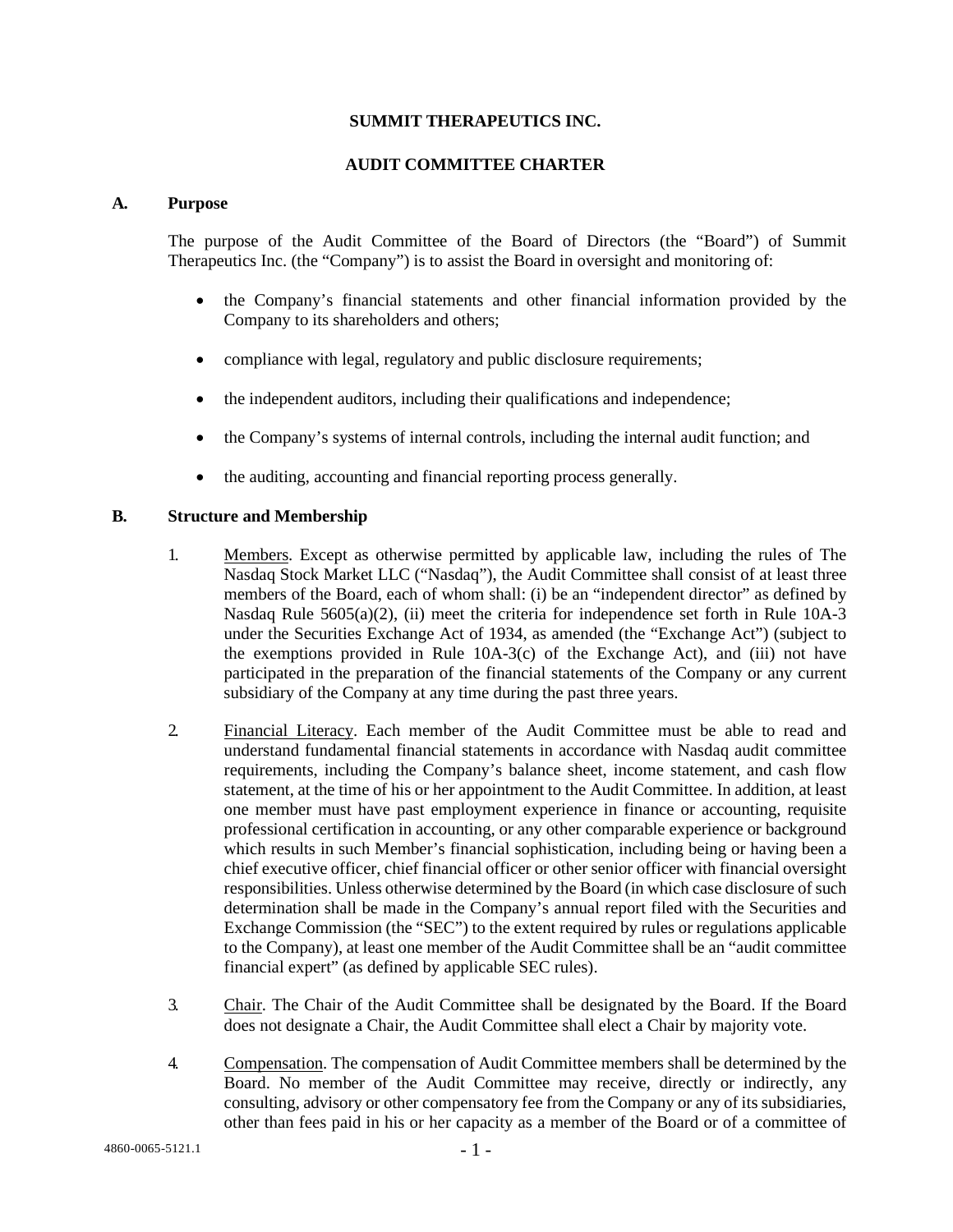the Board.

5. Selection and Removal. Members of the Audit Committee shall be appointed by the Board, upon the recommendation of the Nominating and Corporate Governance Committee. Members of the Audit Committee shall serve until their successors are duly elected and qualified or until their earlier resignation or removal. The Board may remove any member of the Audit Committee, with or without cause.

# **C. Authority and Responsibilities**

### **General**

1. The Audit Committee shall discharge its responsibilities and shall assess the information provided by the Company's management and the Company's registered public accounting firm (the "independent auditor"), in accordance with its business judgment. Management is responsible for the preparation, presentation, and integrity of the Company's financial statements, for the appropriateness of the accounting principles and reporting policies that are used by the Company and for establishing and maintaining adequate internal control over financial reporting. The independent auditor is responsible for auditing the Company's financial statements and, when required, the Company's internal control over financial reporting and for reviewing the Company's unaudited interim financial statements. The authority and responsibilities set forth in this Charter do not reflect or create any duty or obligation of the Audit Committee to plan or conduct any audit, to determine or certify that the Company's financial statements are complete, accurate, fairly presented, or in accordance with generally accepted accounting principles or applicable law, or to guarantee the independent auditor's reports. These duties are the responsibilities of management and the independent auditor.

# **Oversight of Independent Auditor**

- 2. Selection. The Audit Committee shall be solely and directly responsible for appointing, evaluating, overseeing, retaining and, when necessary, terminating the engagement of, the independent auditor. The Audit Committee may, in its discretion, seek stockholder ratification of the independent auditor it appoints.
- 3. Independence. The Audit Committee shall take, or recommend that the full Board take, appropriate action to oversee the independence of the independent auditor. In connection with this responsibility, the Audit Committee shall obtain and review the written disclosures and the letter from the independent auditor required by applicable requirements of the Public Company Accounting Oversight Board (the "PCAOB") regarding the independent auditor's communications with the Audit Committee concerning independence. The Audit Committee shall actively engage in dialogue with the independent auditor concerning any disclosed relationships or services that might impact the objectivity and independence of the independent auditor. The Audit Committee will also ensure the regular rotation of the lead audit partner every 5 years.
- 4. Evaluation of Independent Auditor. The Audit Committee will review the performance of the independent auditor, including the review and evaluation of the lead partner of the independent auditor.
- 5. Compensation. The Audit Committee shall have sole and direct responsibility for setting the compensation of the independent auditor. The Audit Committee is empowered, without further action by the Board, to cause the Company pay the compensation of the independent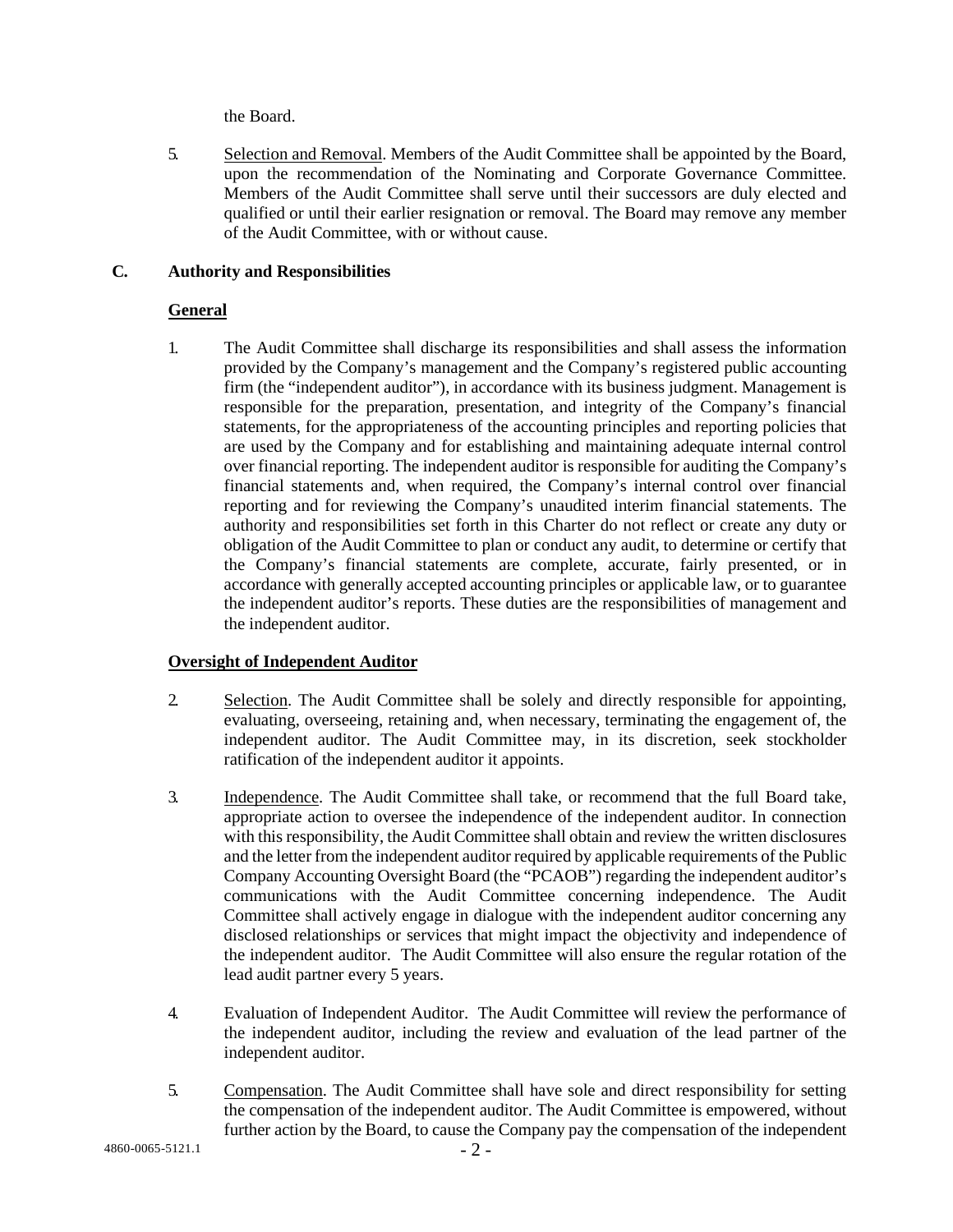auditor established by the Audit Committee.

- 6. Preapproval of Services. The Audit Committee shall preapprove all audit services to be provided to the Company, whether provided by the principal auditor or other firms, and all other services (review, attest and non-audit) to be provided to the Company by the independent auditor; provided, however, that de minimis non- audit services may instead be approved in accordance with applicable SEC rules.
- 7. Oversight of Independent Auditor. The independent auditor shall report directly to the Audit Committee, and the Audit Committee shall have sole and direct responsibility for overseeing the work of the independent auditor, including resolution of disagreements between Company management and the independent auditor regarding financial reporting. In connection with its oversight role, the Audit Committee shall, from time to time as appropriate, receive and consider the reports and other communications required to be made by the independent auditor regarding:
	- critical accounting policies and practices;
	- alternative treatments within generally accepted accounting principles for policies and practices related to material items that have been discussed with Company management, including ramifications of the use of such alternative disclosures and treatments, and the treatment preferred by the independent auditor;
	- other material written communications between the independent auditor and Company management; and
	- all other matters required to be communicated by the independent auditor to the Audit Committee under the standards of the PCAOB, including AS 1301, Communications with Audit Committees.
- 8. Oversight of Internal Audit Function. The Audit Committee shall review the appointment and replacement of the senior internal auditing executive, the significant reports to management prepared by the internal auditing department and management's responses. The Audit Committee shall discuss with the independent auditor and management the internal audit department responsibilities, budget and staffing, and any recommended changes in the planned scope of the internal audit.
- 9. Preapproval of Services. The Audit Committee shall preapprove all audit services to be provided to the Company, whether provided by the principal auditor or other firms, and all other services (review, attest and non-audit) to be provided to the Company by the independent auditor; provided, however, that de minimis non- audit services may instead be approved in accordance with applicable SEC rules.

### **Audited Financial Statements**

- 10. Review and Discussion. The Audit Committee shall review and discuss with the Company's management and independent auditor:
	- The Company's financial statements, including the matters required to be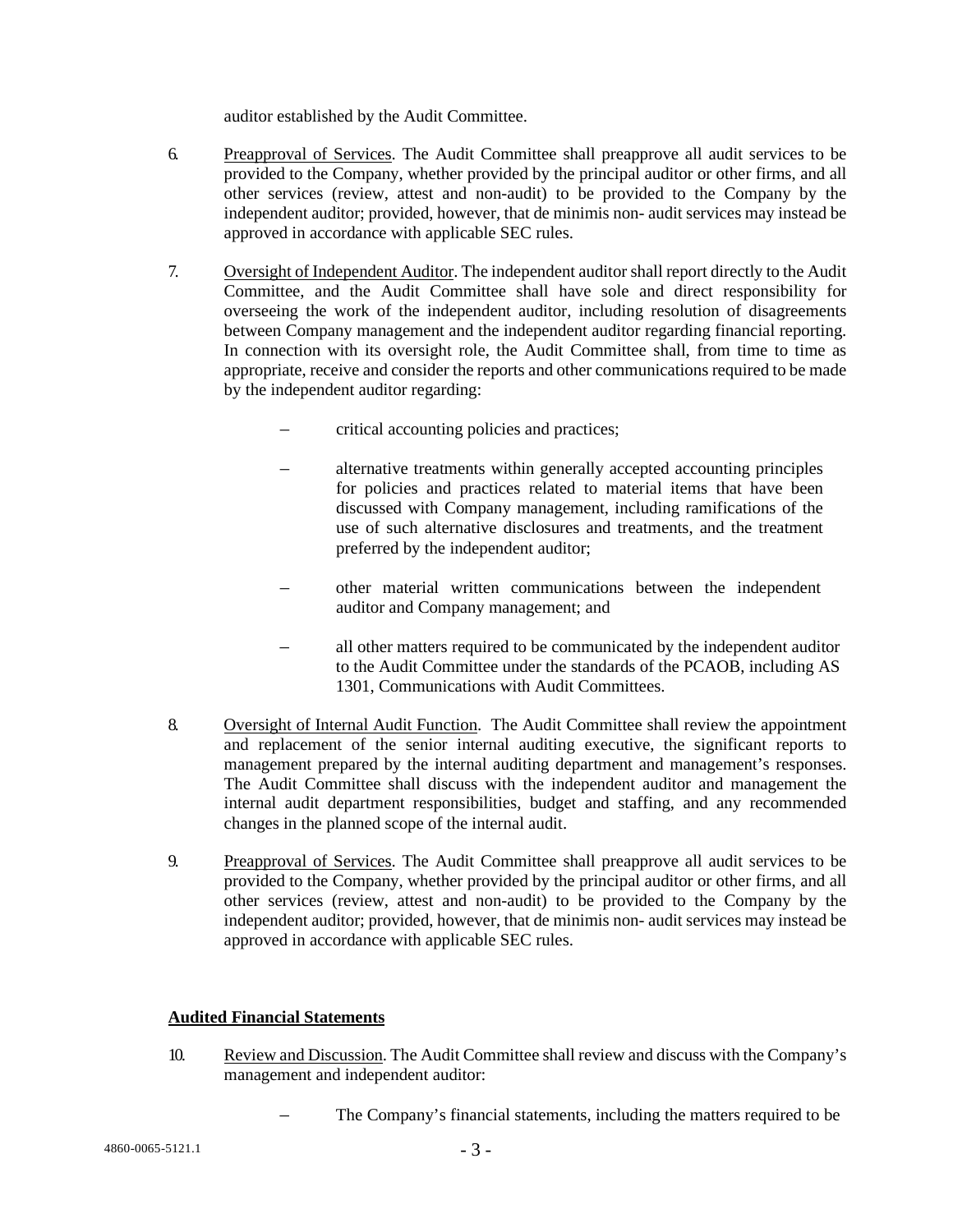discussed by AS 1301.

– Any major issues as to the adequacy of the Company's internal controls, any special steps adopted in light of material control deficiencies and the adequacy of disclosures about changes in internal controls over financial reporting

The Audit Committee shall review the Company's quarterly and annual earnings releases and discuss financial information and earnings guidance provided to analyst and/or rating agencies.

The Audit Committee shall discuss with the Company's General Counsel compliance with laws and regulations, major legal and regulatory initiatives, legal matters that may have a material impact on the financial statements or the Company's compliance policies, any material reports or inquiries received from regulators/governmental agencies such as the SEC, Nasdaq or similar regulatory body, and any major litigation against the Company that may have a material impact on the Company's financial statements.

- 11. Recommendation to Board Regarding Financial Statements. The Audit Committee shall consider whether it will recommend to the Board that the Company's audited financial statements be included in the Company's Annual Report on Form 10-K.
- 12. Audit Committee Report. The Audit Committee shall prepare the committee report required by SEC rules to be included in the Company's annual proxy statement

### **Review of Other Financial Disclosures**

13. Independent Auditor Review of Interim Financial Statements. The Audit Committee shall direct the independent auditor to use its best efforts to perform all reviews of interim financial information prior to disclosure by the Company of such information and to discuss promptly with the Audit Committee, the principal financial officer and the principal accounting officer any matters identified in connection with the independent auditor's review of interim financial information which are required to be discussed by applicable auditing standards. The Audit Committee shall direct management to advise the Audit Committee in the event that the Company proposes to disclose interim financial information prior to completion of the independent auditor's review of such interim financial information.

# **Controls and Procedures**

- 14. Oversight. The Audit Committee shall coordinate the Board's oversight of the Company's internal control over financial reporting, disclosure controls and procedures and code of conduct. The Audit Committee shall receive and review the reports of the Company's Chief Executive Officer and principal financial officer as required by Rule 13a-14 under the Exchange Act.
- 15. Procedures for Complaints. The Audit Committee shall establish procedures for: (i) the receipt, retention and treatment of complaints received by the Company regarding accounting, internal accounting controls or auditing matters; and (ii) the confidential, anonymous submission by employees of the Company of concerns regarding questionable accounting or auditing matters.
- $-4860-0065-5121.1$   $-4$   $-$ 16. Oversight of Related Person Transactions. The Audit Committee shall review the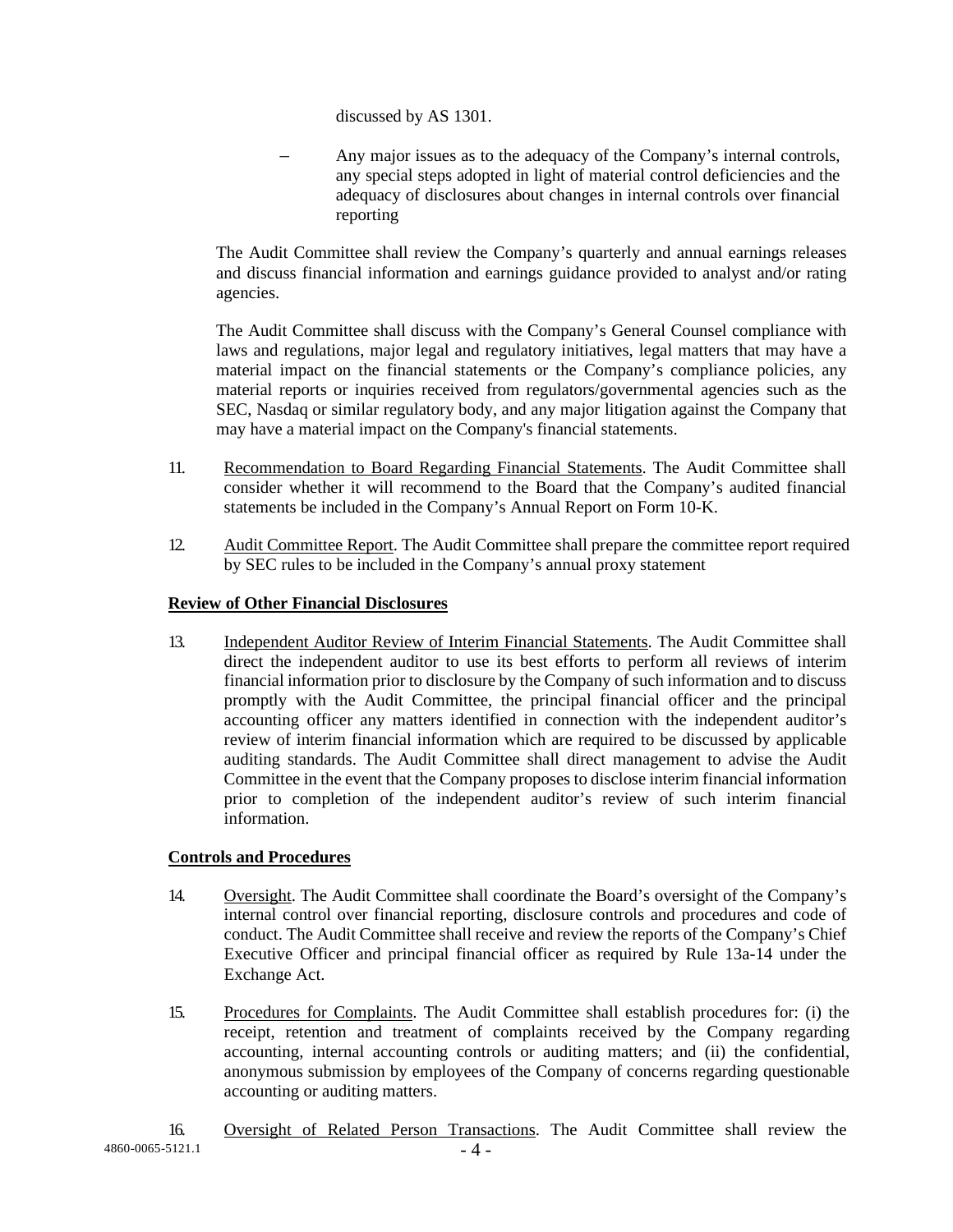Company's policies and procedures for reviewing and approving or ratifying "related person transactions" (defined as transactions required to be disclosed pursuant to Item 404 of Regulation S-K), including the Company's Related Person Transaction Policy, and recommend any changes to the Board. In accordance with the Company's Related Person Transaction Policy and Nasdaq rules, the Audit Committee shall conduct appropriate review and oversight of all related person transactions for potential conflict of interest situations on an ongoing basis.

- 17. Review and Approve Swaps. The Audit Committee is authorized to review and approve the Company's entry into swaps, including transactions in swaps that are subject to mandatory clearing, and to approve use of the end-user exception from clearing. The Audit Committee is also authorized to adopt, and shall review annually thereafter, a policy relating to the Company's use of the non-financial end-user exception, and the Audit Committee shall report to the Board on the Company's compliance with and implementation of this policy on at least an annual basis. The Audit Committee may delegate responsibility for implementation of the non-financial end-user policy to the Company's management, as the Audit Committee deems appropriate.
- 18. Additional Duties. The Audit Committee shall have such other duties as may be delegated from time to time by the Board.

### **D. Procedures and Administration**

- 1. Meetings. The Audit Committee shall meet as often as it deems necessary, but at least quarterly, in order to perform its duties and responsibilities under this Charter. The Audit Committee may also act by unanimous written consent in lieu of a meeting. The Audit Committee shall periodically meet separately with: (i) the independent auditor; (ii) Company management; and (iii) the Company's internal auditors. The Chair of the Audit Committee, in consultation with the members of the Audit Committee and members of management, will determine the frequency and length of Audit Committee meetings and develop the Audit Committee's agenda. The Audit Committee shall maintain written minutes of its meetings, which will be filed with the meeting minutes of the Board.
- 2. Subcommittees. The Audit Committee may form and delegate authority to one or more subcommittees, as it deems appropriate from time to time under the circumstances (including a subcommittee consisting of a single member). Any decision of a subcommittee to preapprove audit, review, attest or non-audit services shall be presented to the full Audit Committee at its next scheduled meeting.
- 3. Reports to Board. The Audit Committee shall report regularly to the Board.
- 4. Charter. At least annually, the Audit Committee shall review and reassess the adequacy of this Charter, the Audit Committee's structure, processes and membership requirements and recommend any proposed changes to the Board for approval.
- 5. Independent Advisors. The Audit Committee may request any officer or employee of the Company or the Company's outside counsel or independent auditor to attend a meeting of the Audit Committee or to meet with any members of, or consultants to, the Audit Committee. The Audit Committee is authorized, without further action by the Board, to engage such independent legal, accounting and other advisors as it deems necessary or appropriate to carry out its responsibilities. Such independent advisors may be the regular advisors to the Company. The Audit Committee is empowered, without further action by